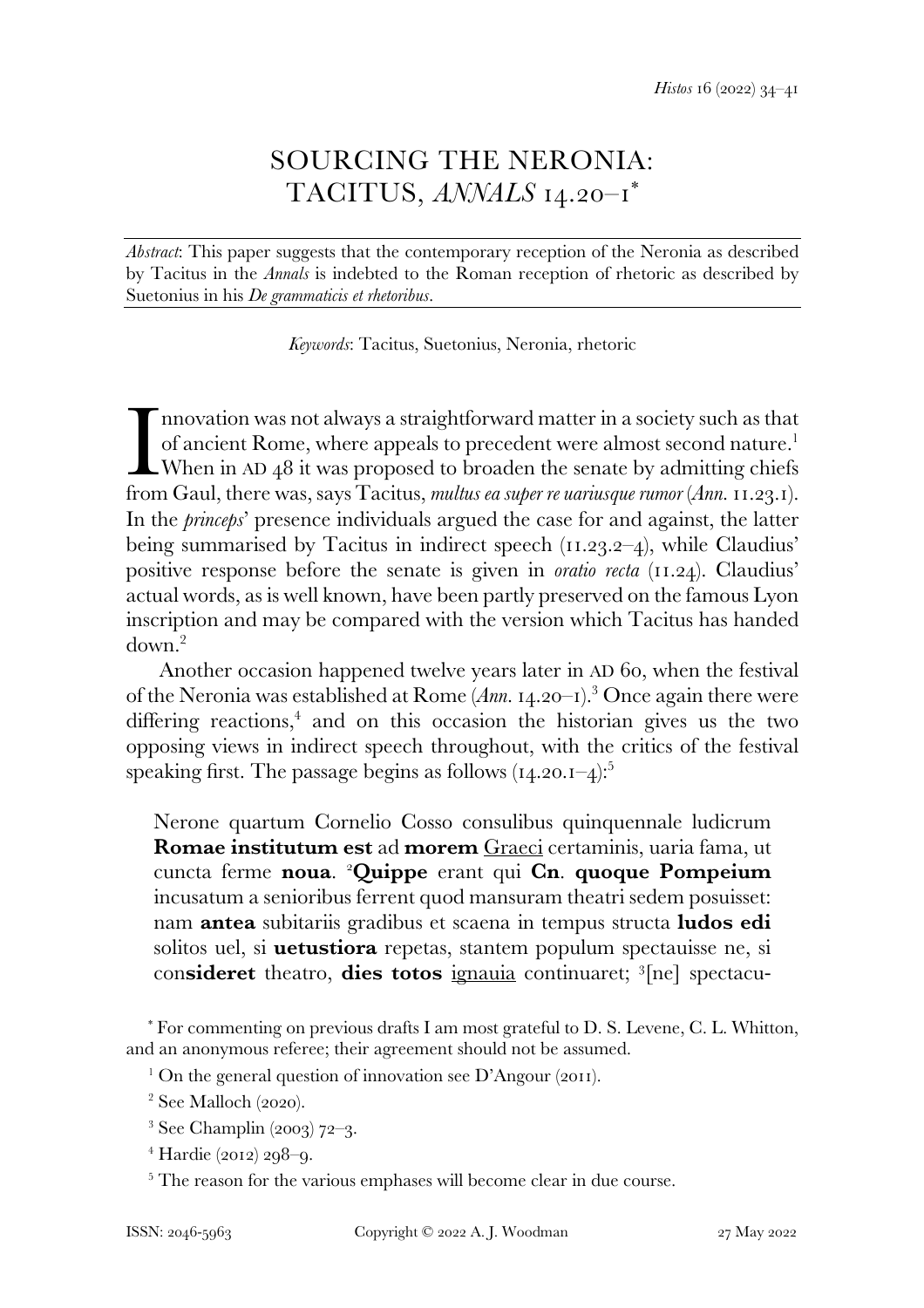lorum quidem antiquitas seruaretur quotiens **praetores ederent**, nulla cuiquam ciuium necessitate certandi; <sup>4</sup> ceterum abolitos **paulatim** patrios **mores** funditus euerti per accitam lasciuiam, ut quod usquam corrumpi et corrumpere queat in urbe uisatur, degeneretque **studiis** externis **iuuentus**, gymnasia et otia et turpes amores **exercendo**, principe et **senatu** auctoribus, qui non modo licentiam uitiis permiserint sed uim adhibeant, <ut> proceres Romani specie orationum et carminum scaena polluantur …

The festival was established at Rome (*Romae institutum est*) according to Greek custom (*morem*) and was met with varying report, as is almost always the way with new things *(noua)*. Its critics said that, even though there had been no permanent theatre at Rome until as late as Pompey the Great (*Cn. Pompeium*), his contemporaries had nevertheless complained about the development. Previously (*antea*) a temporary stage had been used for the production of games (*ludos edi*) or, if you went back to still older times (*uetustiora*), spectators actually stayed standing, lest, if they sat down (*consideret*), they might spend whole days in idleness (*dies totos ignauia*). Of course the ancient spectacles should be maintained whenever the praetors produced them (*praetores ederent*), but ancestral custom (*mores*) had been gradually (*paulatim*) abandoned and was now being overturned entirely, with the result that young men (*iuuentus*) would become degenerate because of foreign enthusiasms (*studiis*) and immoral practices (*exercendo*) which appeared to have imperial and senatorial (*senatu*) encouragement.

 But the new development was approved (*placebat*) by the majority, although they used honourable names for it (*honesta nomina*) to salve their consciences  $(14.21.1-3)$ :

Pluribus ipsa licentia **placebat**, ac tamen **honesta nomina** praetendebant: **maiores** quoque non abhorruisse spectaculorum oblectamentis pro **fortuna** quae tum erat, eoque a Tuscis accitos histriones, a Thuriis equorum certamina; et possessa Achaia Asiaque **ludos cura**tius **editos**, nec quemquam **Romae honesto** loco ortum ad theatrales artes degenerauisse, ducentis iam annis a L. Mummi triumpho, qui primus id genus spectaculi in urbe praebuerit; <sup>2</sup>sed et **consultum** parsimoniae quod perpetua sedes theatro locata sit potius quam immenso sumptu singulos per annos consurgeret ac sterneretur; nec **perinde** magistratus rem familiarem exhausturos aut populo efflagitandi Graeca certamina <a> magistratibus causam fore, cum eo sumptu **res publica** fungatur; <sup>3</sup>**oratorum** ac uatum uictorias incitamentum ingeniis adlaturas; nec cuiquam iudici graue aures **studiis honestis** et uoluptatibus concessis impertire.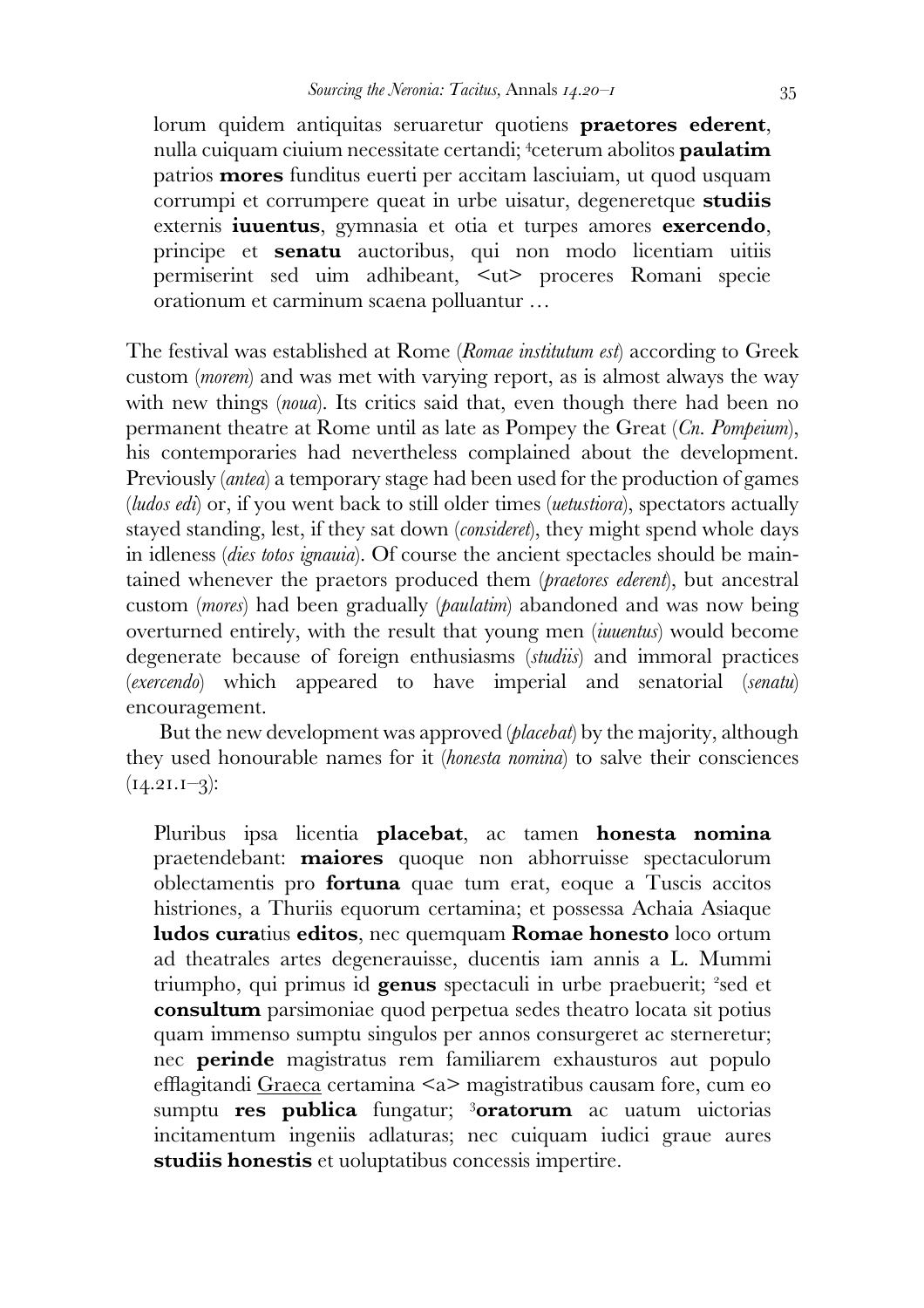Even their ancestors (*maiores*) had not refrained from delighting in such spectacles as existed in the old days, given the conditions (*fortuna*) at the time; it was for that reason that actors had been summoned from Etruria, and, when Rome had taken possession of Greece and Asia, more care (*curatius*) had been given to the production (*editos*) of games (*ludos*). At Rome (*Romae*) no one of honourable (*honesto*) birth had stooped to theatrical performances, although it was now 200 years since the first occasion on which that form (*genus*) of spectacle was put on. A permanent theatre meant that men had consulted (*consultum*) the interests of thrift, and as a result of the new developments magistrates would not be wasting their money in the same way (*perinde*), the state (*res publica*) would bear the costs, the victories of orators (*oratorum*) and poets would act as an incentive, and no judge would find it hard to listen to the results of honourable study (*studiis honestis*).

 Tacitus concludes the episode by saying that the festival passed off without any scandal (14.21.4):

<sup>4</sup>Sane nullo insigni dehonestamento id spectaculum transiit. Ac ne modica quidem **studia** plebis exarsere, quia redditi quamquam scaenae pantomimi certaminibus sacris **prohibebantur**. Eloquentiae primas nemo tulit, sed uictorem esse **Caesarem** pronuntiatum.

Nor was there any crowd trouble, since the pantomimes had been prevented from performing (*prohibebantur*) and there was nothing to rouse the enthusiasms (*studia*) of the people; nor was any first prize awarded for performative eloquence, although Nero (*Caesarem*) was pronounced the winner.

 Tacitus' lengthy account of the Neronia differs strikingly from the brief notices in Suetonius (*Nero* 12.3–4) and Dio (62(61).21), the chief difference being his presentation of contemporary reactions to the festival. How did Tacitus know what people were saying more than half a century before he was writing (14.20.2 *erant qui … ferrent*)?<sup>6</sup> Of course it was not beyond the wit of a rhetorically trained writer to invent arguments on the familiar antitheses of Greek and Roman, old and new, but that Tacitus was not simply inventing out of thin air is suggested by the critics' reference to sedentary idleness (14.20.2): *stantem populum spectauisse, ne, si con***sideret** *theatro,* **dies totos** *ignauia continuaret.*  Although the expression *dies totos* is common, the juxtaposition of the accusative plural with a reference to sedentary idleness seems unparalleled except in an edict of 92 BC in which the censors Cn. Domitius Ahenobarbus (cos. 96) and L. Licinius Crassus (cos. 95) denounced the popular schools of rhetoric as un-Roman and which is quoted by both Suetonius (*Gram. et rhet.* 

<sup>6</sup> Tacitus was probably writing Book 4 of the *Annals* in AD 115 (Woodman (2018) 85–7).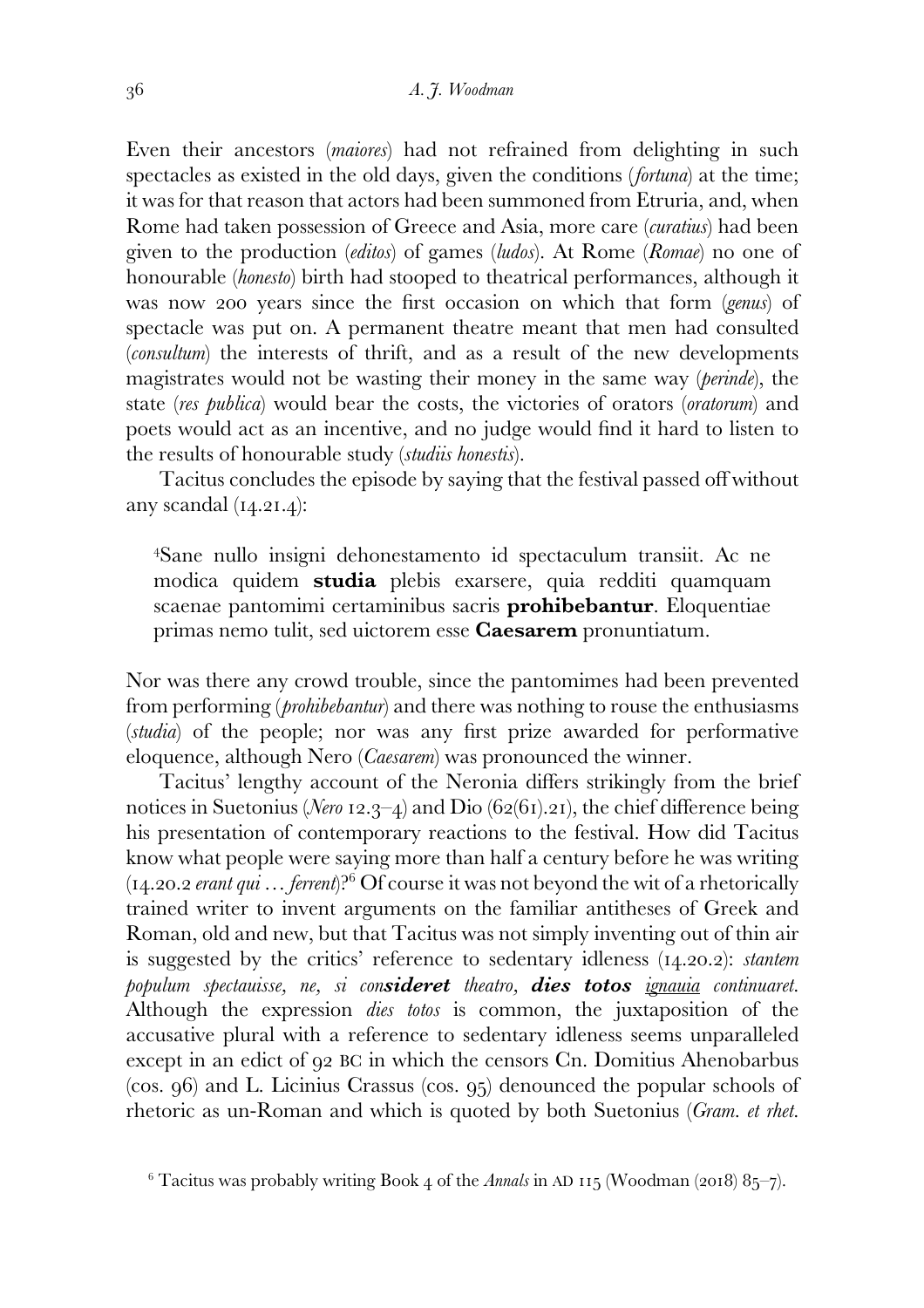25.2) and Gellius (*NA* 15.11.2): *ibi homines adulescentulos* **dies totos** *de***sidere**. 7 It is as if Tacitus has rendered the two meanings of *desidere* ('to sit down' and 'to be idle') by *consideret* and *ignauia* respectively;<sup>8</sup> this invites the question of whether Tacitus is echoing the edict.

 The censorial edict of 92 BC was in fact well known: Crassus, one of the speakers in Cicero's *De Oratore*, is made to refer to 'my edict as censor' (3.93 *ego censor edicto meo*), and Tacitus himself in his *Dialogus* (35.1) puts a reference to it into the mouth of one of the speakers, Messalla, whose choice of the verb *placuisse* seems to pick up the repeated use of the same verb elsewhere in the censors' edict.<sup>9</sup> That the situation in the *Annals* is more complicated, however, will become clear if we consider the context in which the edict is quoted by Suetonius.

 Suetonius is giving an account of the introduction at Rome of rhetoric, whose Greek origin is signposted by its very name, and he begins with its difficult progress before he moves on to its more enthusiastic adoption (*Gram. et rhet.* 25.1–3):

Rhetorica **quoque** apud nos **perinde** atque grammatica sero recepta est, paululo etiam difficilius, **quippe** quam constet nonnumquam etiam **prohibitam exerceri**. <sup>2</sup>Quod ne cui dubium sit **uetus** <s.c.>, item censorium edictum subiciam:

C. Fannio Strabone M. Valerio Messala coss. M. Pomponius **praetor senatum consuluit**. Quod uerba facta sunt de philosophis et rhetoribus, de ea re ita censuerunt, ut M. Pomponius **praetor** animaduerteret **cura**retque ut ei e **re publica** fideque sua uideretur, uti **Romae** ne essent.

De isdem interiecto tempore Cn. Domitius Ahenobarbus, L. Licinius Crassus censores ita edixerunt:

Renuntiatum est nobis esse homines qui **nouum genus** disciplinae **instituerunt**, ad quos **iuuentus** in **ludum** conueniat; eos sibi **nomen** imposuisse Latinos rhetoras; ibi homines adulescentulos **dies totos** de**sidere**. **Maiores** nostri quae liberos suos discere et quos in **ludos** itare uellent **instituerunt**. Haec **noua**, quae praeter consuetudinem ac **morem maiorum** fiunt, neque **placent** neque recta uidentur. Quapropter et iis qui eos **ludos** habent et iis qui eo uenire consuerunt

7 Otherwise the closest parallels seem to be Ter. *Hec.* 800 *totum desedi diem* and Just. 21.5.4 *totis diebus desidere*.

8 See Isid. *Orig.* 10.77 *desidiosus…a desidendo uocatus, id est ualde sedendo* (see Maltby (1991) 183).

<sup>9</sup> See Mayer (2001) 196.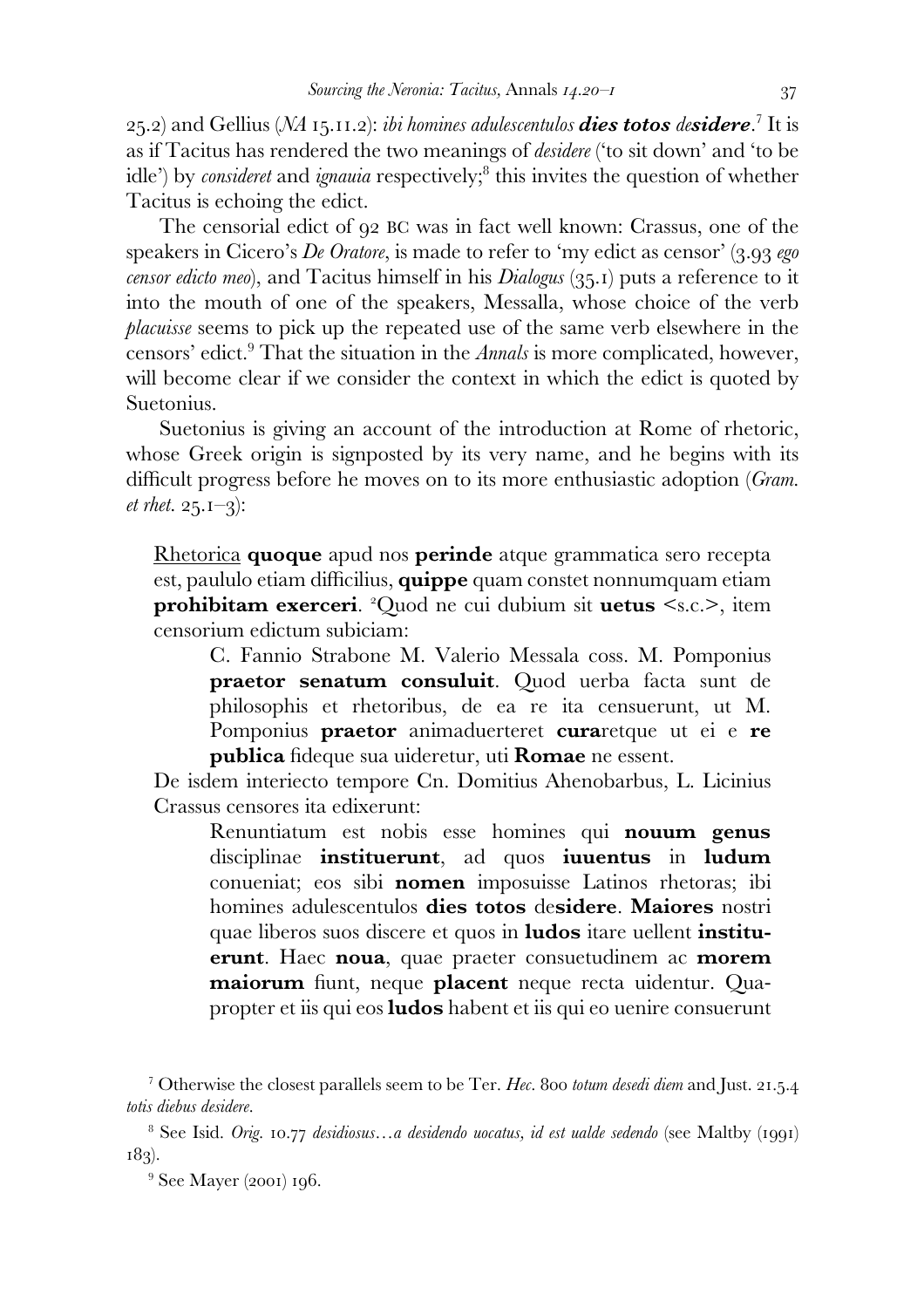uisum est faciundum ut ostenderemus nostram sententiam: nobis non **placere**.

Rhetoric, says Suetonius, was introduced only late, in the same way (*perinde*) as grammar; in fact its cultural progress was even more difficult, since (*quippe*) sometimes it was prevented from being practised at all (*prohibitam exerceri*). To illustrate his point, Suetonius quotes two documents, of which the first is an old (*uetus*) senatorial decree of 161 BC: the praetor had consulted the senate (*praetor senatum consuluit*) on the matter and the result had been that he should take care (*curaret*) that, as seemed to be in the interests of the state (*re publica*), there be no rhetoricians at Rome (*Romae*). The second document is the censorial edict of 92 BC: the censors had been made aware that various individuals, calling themselves by a particular name (*nomen*), had established (*instituerunt*) a new form (*nouum genus*) of discipline, and young men (*iuuentus*) had been gathering at their schools (*ludum*) and spending whole days in sedentary idleness (*dies totos desidere*). In the past it was our ancestors (*maiores*) who established (*instituerunt*) which schools (*ludos*) their young men attended, but these new developments (*noua*) are contrary to ancestral custom (*morem maiorum*) and both the operators of these schools (*ludos*) and their attenders do not meet with our approval (*placent … placere*).

 But in due course, as Suetonius goes on to say, there was a change in attitude (*Gram. et rhet.* 25.3):

**Paulatim** et ipsa utilis **honesta**que apparuit, multique eam et praesidii causa et gloriae appetiuerunt. Cicero ad praeturam usque etiam Graece declamitauit, Latine uero senior quoque et quidem cum consulibus Hirtio et Pansa, quos discipulos et grandes praetextatos uocabat. **Cn. Pompeium** quidam historici tradiderunt sub ipsum ciuile bellum, quo facilius C. Curioni promptissimo iuueni causam Caesaris defendenti contradiceret, repetisse declamandi consuetudinem; M. Antonium, item Augustum ne Mutinensi quidem bello omisisse. Nero **Caesar** primo imperii anno, publice quoque bis **antea**, declamauit. Plerique autem **oratorum** etiam declamationes **ediderunt**. Quare magno **studio** hominibus iniecto, magna etiam professorum ac doctorum profluxit copia, adeoque floruit ut nonnulli ex infima **fortuna** in ordinem **senatorium** atque ad summos honores processerint.

Gradually (*paulatim*) rhetoric began to seem useful and honourable (*honesta*) and it was taken up by various republican notables, including Pompey (*Cn. Pompeium*), as well as by Augustus and Nero: Nero Caesar (*Nero Caesar*) declaimed in the first year of his reign and also twice previously (*antea*) in public. Moreover, many orators (*oratorum*) published (*ediderunt*) their perform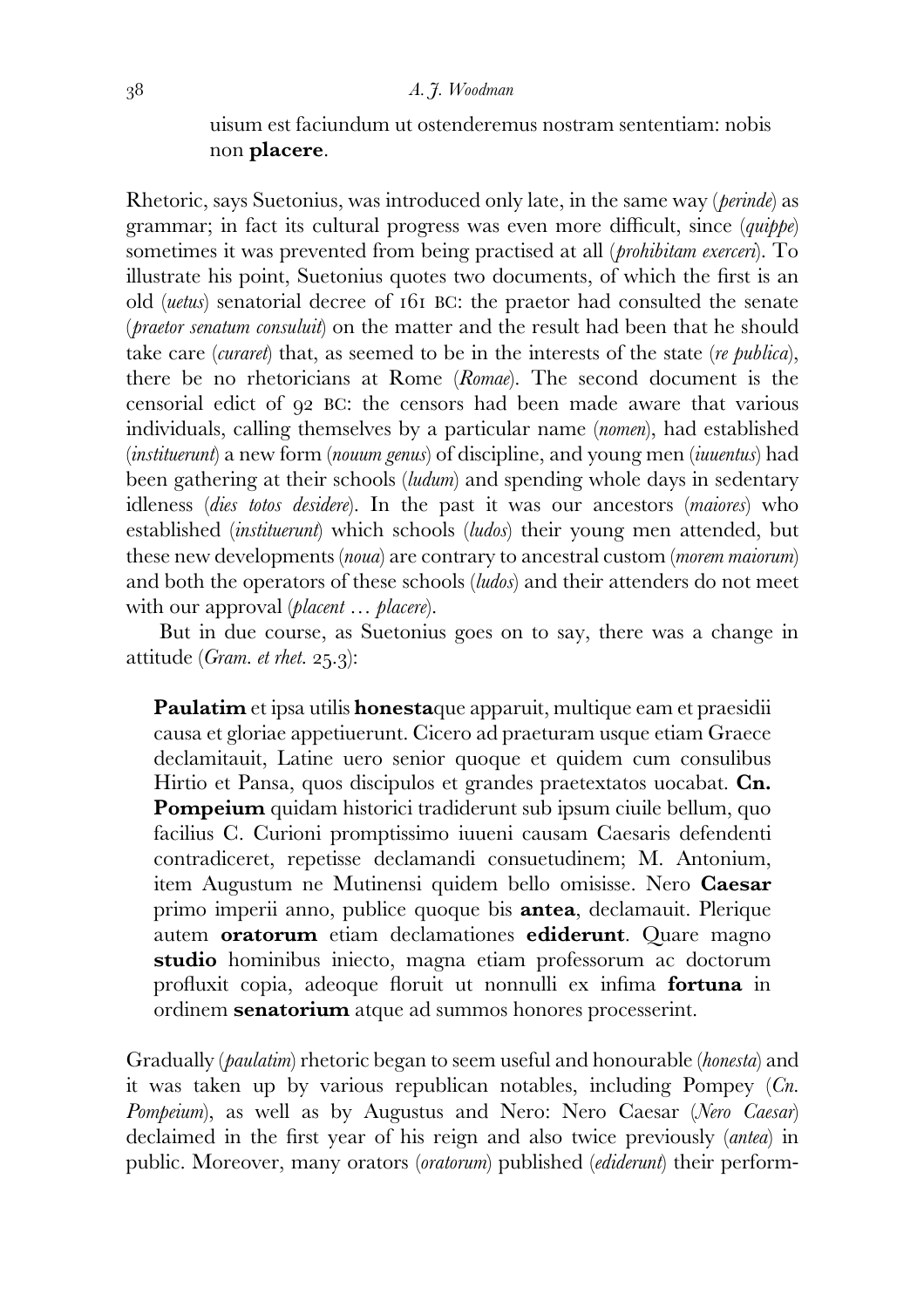ances, and, as a result of the great enthusiasm (*studio*) for rhetoric, some were able to rise from the lowest condition (*fortuna*) to become senators (*senatorium*) and office-holders.

 Both Suetonius and Tacitus are dealing with the introduction of a cultural phenomenon which is new and Greek,<sup>10</sup> and both move from describing its critics to describing its success. Quite apart from the similarity of theme and treatment, however, the two authors share a considerable amount of vocabulary, including a reference to sedentary idleness which cannot be paralleled elsewhere in this exact form. Is there a relationship between the two passages, and, if so, is there anything to be made of it?

More than forty years ago, in a paper which now seems forgotten,  $11$  I discussed what I called 'substantive imitation' and I illustrated it by a passage in Book 1 of the *Annals* where Tacitus had imitated two passages of his own earlier work, the *Histories.*<sup>12</sup> My suggestion was not that the author was attempting to underline the cyclical nature of history, of which he was perfectly well aware (*Ann.* 3.55.5), but that, when he was about to describe a certain kind of event, particularly an event for which he had no source material, his mind naturally resorted to a pre-existing description of a similar event. It seems reasonable to speculate that a comparable process is operative at *Annals* 14.20– 1. When Tacitus came to write his account of the *ludi* at which Nero was declared the winner in performative eloquence, his mind not unnaturally went back to the censorial edict on rather different *ludi* to which he had referred some years earlier in the *Dialogus* and in which performative eloquence was also at issue. By the well known phenomenon of 'associated reminiscence', this mental reverberation took him to the text in which he had most recently encountered the censorial edict, the *De grammaticis et rhetoribus*, <sup>13</sup> where Suetonius' contextualisation of the schools of rhetoric provided Tacitus with

<sup>10</sup> In Tacitus the Greekness of the *ludi* is mentioned explicitly (14.20.1; cf. 14.21.2). In the case of Suetonius' first quotation (of the *senatus consultum*) the Greekness of the rhetoricians is clear from the context, and in his second quotation (of the censorial edict) the Greekness of the phenomenon is implied by the oxymoronic expression *Latinos rhetoras*. For the question whether the latter expression occurs also in Gellius see Kaster (1995) 273.

 $11$  See, e.g., Pelling (2022) 39. My paper appeared in a volume on intertextuality which is omitted from the sixteen-page bibliography on intertextuality compiled by Baraz and van den Berg (2013).

<sup>12</sup> Woodman (1979), esp. 152–3 = (1998) 70–85, esp. 80–3.

<sup>13</sup> The relationship between Suetonius and Tacitus has often been the subject of discussion, but it is usually based on Suetonius' *De uita Caesarum*, which is thought to have been published between AD 119 and 122 (see, e.g., Power (2010) and (2014) = (2021) 17–45 and 179–200); the *De grammaticis et rhetoribus* is believed to be earlier, perhaps belonging to the years 107–118 (Kaster (1995) xxi). For 'associated reminiscence' see Cook (1901); for the term 'reverberation' see [Brown] (1862) 109, unaccountably mis-referenced by Woodman (2012) 385 n. 31.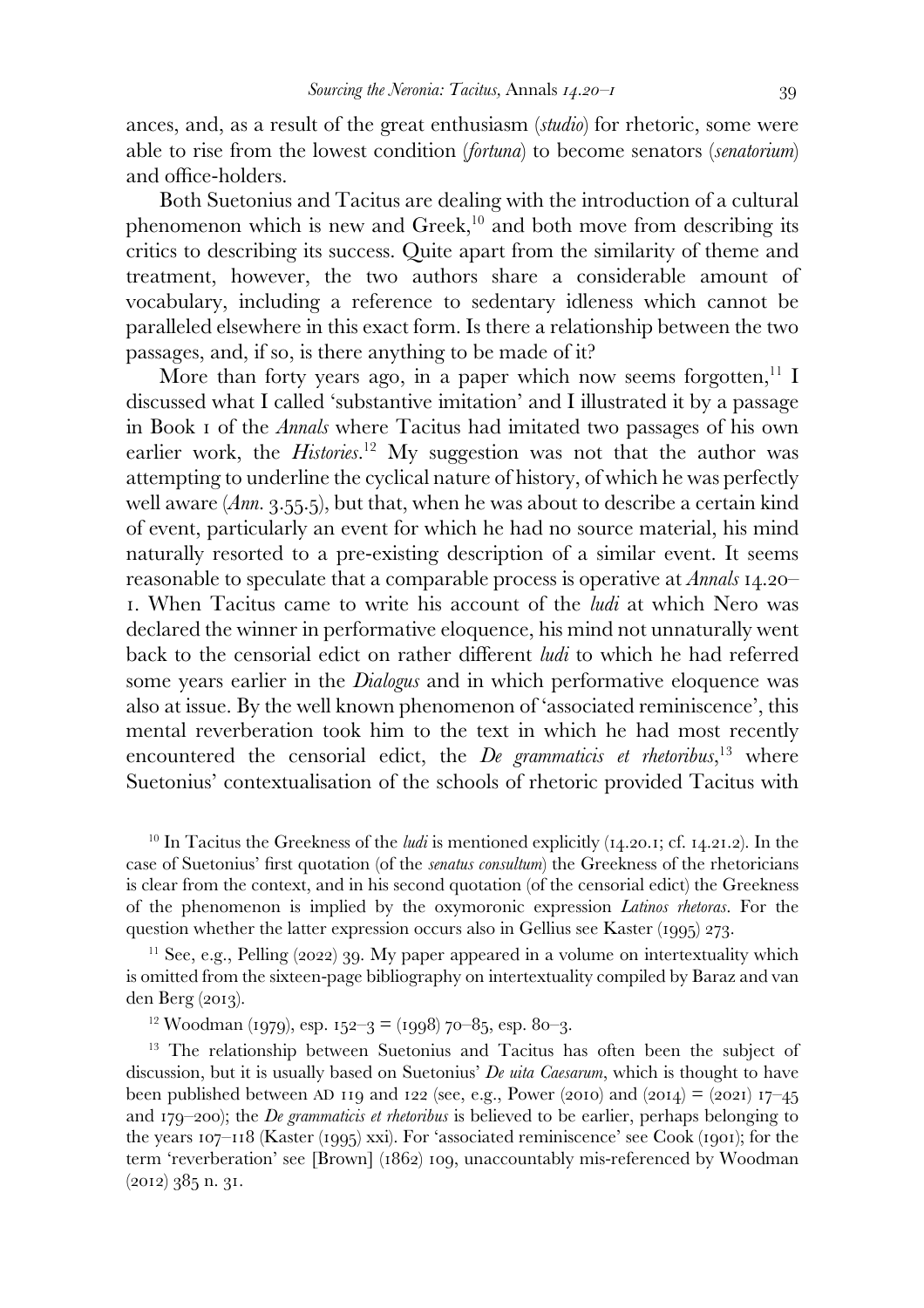material to elaborate, as our other sources do not, on the contemporary reaction to Nero's *ludi.* Of course we have no access to an author's mind, and other readers may prefer a more conservative interpretation to the radical speculation offered here.<sup>14</sup>

A. J. WOODMAN *University of Virginia* ajw6n@virginia.edu

<sup>14</sup> For the terms 'conservative' and 'radical' and their application to the scholarship of allusion see Levene (2010) 82–6.